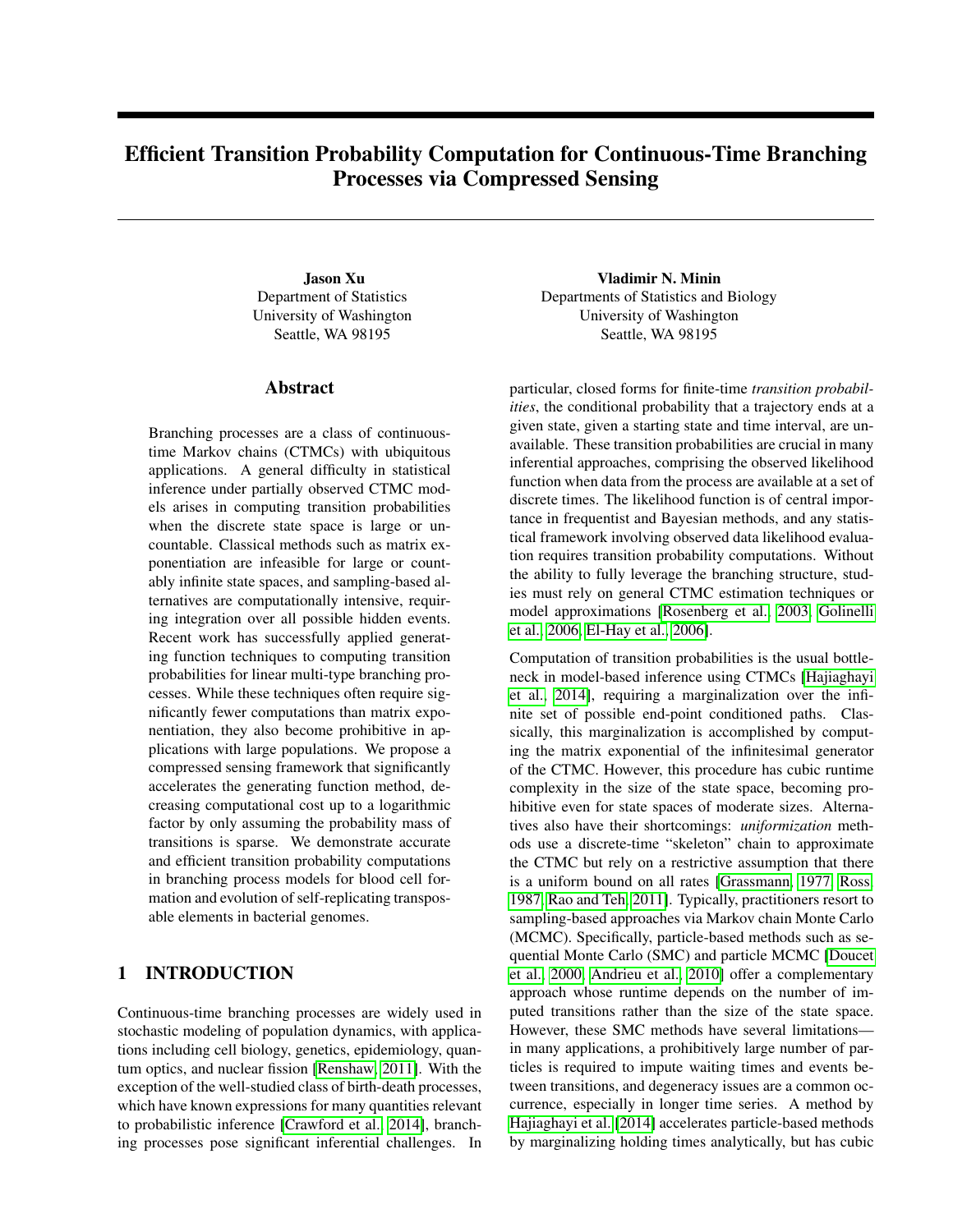runtime complexity in the number of imputed jumps between observations and is recommended for applications with fewer than one thousand events occurring between observations.

Recent work by [Xu et al.](#page-9-6) [\[2014\]](#page-9-6) has extended techniques for computing transition probabilities in birth-death models to linear multi-type branching processes. This approach involves expanding the probability generating function (PGF) of the process as a Fourier series, and applying a Riemann sum approximation to its inversion formula. This technique has been used to compute numerical transition probabilities within a maximum likelihood estimation (MLE) framework, and has also been applied within Expectation Maximization (EM) algorithms [\[Doss et al.,](#page-8-5) [2013,](#page-8-5) [Xu et al., 2014\]](#page-9-6). While this method provides a powerful alternative to simulation and avoids costly matrix operations, the Riemann approximation to the Fourier inversion formula requires  $\mathcal{O}(N^b)$  PGF evaluations, where b is the number of particle types and  $N$  is the largest population size at endpoints of desired transition probabilities. This complexity is no worse than linear in the size of the state space, but can also be restrictive: a two-type process in which each population can take values in the thousands would require millions of PGF evaluations to produce transition probabilities over an observation interval. This can amount to hours of computation in standard computing architectures, because evaluating PGFs for multitype branching processes involves numerically solving systems of ordinary differential equations (ODEs). Such computations become infeasible within iterative algorithms.

In this paper, we focus our attention on the efficient computation of transition probabilities in the presence of sparsity, presenting a novel compressed sensing framework that dramatically reduces the computational cost of inverting the PGF. We apply our compressed sensing generating function (CSGF) algorithm to a branching process model used to study hematopoiesis — a process of blood cell formation — as well as a birth-death-shift process with applications to molecular epidemiology, and see that the sparsity assumption is valid for scientifically realistic rates of the processes obtained in previous statistical studies. We compare performance of CSGF to transition probability computations without taking advantage of sparsity, demonstrating a high degree of accuracy while achieving significant improvements in runtime.

# 2 MARKOV BRANCHING PROCESSES

A branching process is a Markov process in which a collection of *independently acting* individuals, or particles, can reproduce and die according to a probability distribution. We consider continuous-time, multi-type branching processes that take values over a discrete state space. In this setting, each particle type can have a distinct mean lifespan and reproductive probabilities, and lives for an exponentially distributed length of time. At time of death, a particle can give rise to particles of its own type as well as other types.

Denote a linear, multi-type branching process by the random vector  $X(t)$  taking values in a discrete state space  $\Omega$ , with  $X_i(t)$  denoting the number of type i particles present at time  $t > 0$ . For exposition and notational simplicity, we will focus on the two-type case. Each type  $i$  particle produces k type 1 particles and l type 2 particles with *instantaneous rates*  $a_j(k, l)$  upon completion of its lifespan, and the rates of no event occurring are defined as

$$
\alpha_1 := a_1(1,0) = - \sum_{(k,l)\neq(1,0)} a_1(k,l)
$$
  

$$
\alpha_2 := a_2(0,1) = - \sum_{(k,l)\neq(0,1)} a_2(k,l),
$$

so that  $\sum_{k,l} a_i(k, l) = 0$  for  $i = 1, 2$ . The linearity assumption implies that overall rates are multiplicative in the number of particles. For example, the infinitesimal probability of jumping to  $k$  type 1 and  $l$  type 2 particles beginning with  $j$  type 1 particles over a short interval of time  $h$  is

$$
\Pr\{\mathbf{X}(h) = (k, l) | \mathbf{X}(0) = (j, 0)\} = j \cdot a_1(k, l) \cdot h + o(h).
$$

Subsequently, offspring of each particle evolve according to the same set of instantaneous rates, and these rates  $a_i(k, l)$  do not depend on t so that the process is *timehomogeneous*. Together these assumptions imply that each type  $i$  particle has exponentially distributed lifespan with rate  $-\alpha_i$ , and  ${\bf X}(t)$  evolves over time as a CTMC [\[Guttorp,](#page-9-7) [1995\]](#page-9-7).

#### 2.1 Transition probabilities

Dynamics of a CTMC are determined by its transition function

$$
p_{\mathbf{x},\mathbf{y}}(t) = \Pr(\mathbf{X}(t+s) = \mathbf{y}|\mathbf{X}(s) = \mathbf{x}),\tag{1}
$$

where time-homogeneity implies independence of the value of s on the right hand side. When the state space Ω is small, one can exponentiate the |Ω| by |Ω| *infinitesimal generator* or rate matrix  $\mathbf{Q} = \left\{ q_{\mathbf{x},\mathbf{y}} \right\}_{\mathbf{x},\mathbf{y} \in \Omega}$ , where the entries  $q_{\mathbf{x},\mathbf{y}}$  denote the instantaneous rates of jumping from state x to y, to compute transition probabilities:

$$
\mathbf{P}(t) := \left\{ p_{\mathbf{x},\mathbf{y}}(t) \right\}_{\mathbf{x},\mathbf{y} \in \Omega} = e^{\mathbf{Q}t} = \sum_{k=0}^{\infty} \frac{(\mathbf{Q}t)^k}{k!}.
$$
 (2)

These transition probabilities are fundamental quantities in statistical inference for data generated from CTMCs. For instance, if  $X(t)$  is observed at times  $t_1, \ldots, t_J$  and D represents the 2 by J matrix containing the observed data, the *observed data log-likelihood* is given by

<span id="page-1-0"></span>
$$
\ell_o(\mathbf{D}; \boldsymbol{\theta}) = \sum_{j=1}^{J-1} \log p_{\mathbf{X}(t_j), \mathbf{X}(t_{j+1})}(t_{j+1} - t_j; \boldsymbol{\theta}), \quad (3)
$$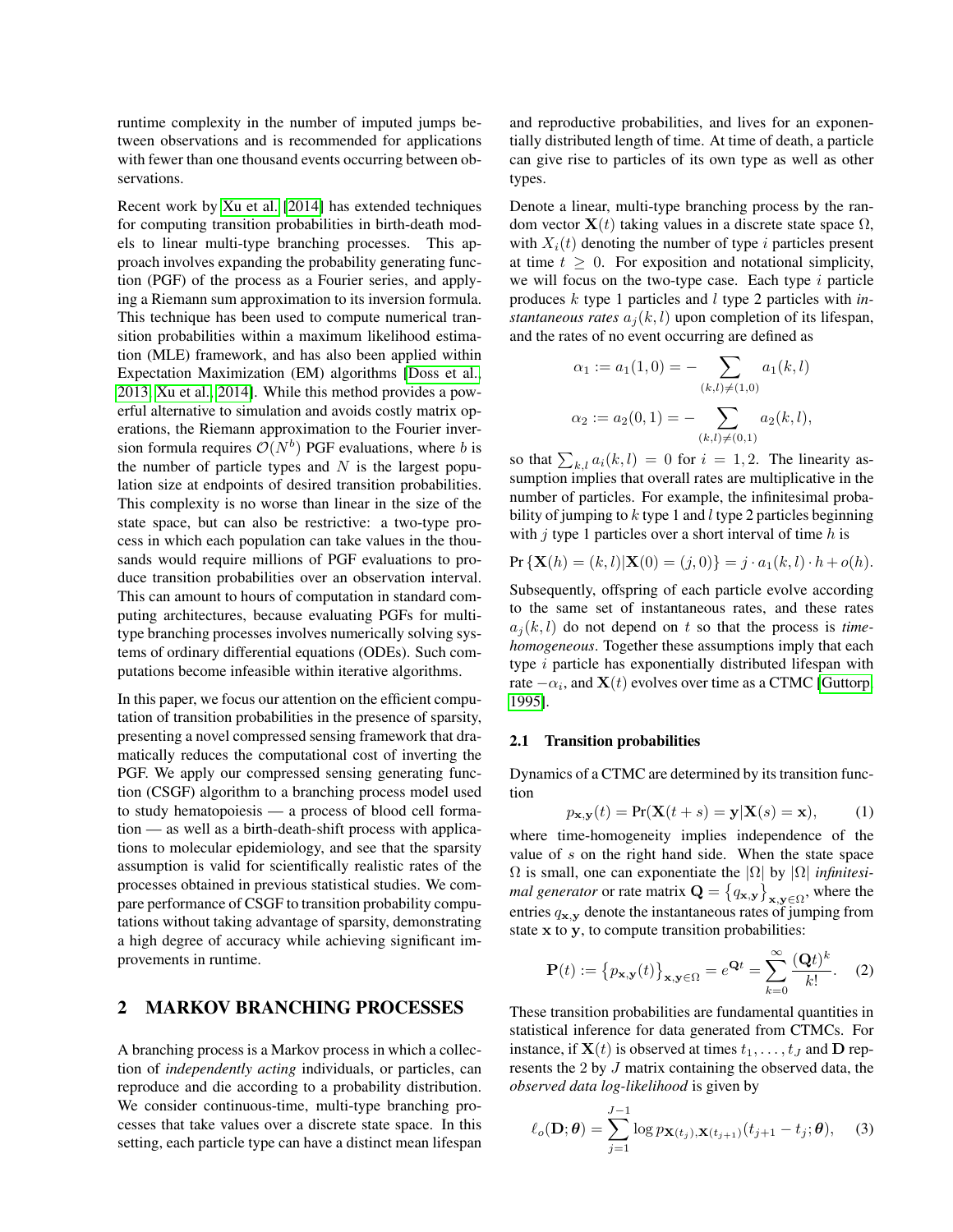where the vector  $\theta$  parametrizes the rates  $a_i(k, l)$ . Maximum likelihood inference that seeks to find the value  $\hat{\theta}$ that optimizes [\(3\)](#page-1-0) as well as Bayesian methods where likelihood calculations arise in working with the posterior density (up to a proportionality constant) fundamentally rely on the ability to calculate transition probabilities. Having established their importance in probabilistic inference, we focus our discussion in this paper on computing these transition probabilities in a continuous-time branching process.

#### 2.2 Generating function methods

Matrix exponentiation is cubic in  $|\Omega|$  and thus prohibitive in many applications, but we may take an alternate approach by exploiting properties of the branching process. [Xu et al.](#page-9-6) [\[2014\]](#page-9-6) extend a generating function technique used to compute transition probabilities in birth-death processes to the multi-type branching process setting. The probability generating function (PGF) for a two-type process is defined

$$
\phi_{jk}(t, s_1, s_2; \boldsymbol{\theta}) = \mathbf{E}_{\boldsymbol{\theta}} \left( s_1^{X_1(t)} s_2^{X_2(t)} | X_1(0) = j, X_2(0) = k \right)
$$

$$
= \sum_{l=0}^{\infty} \sum_{m=0}^{\infty} p_{(jk),(lm)}(t; \boldsymbol{\theta}) s_1^l s_2^m; \tag{4}
$$

this definition extends analogously for any  $m$ -type process. We suppress dependence on  $\theta$  for notational convenience. [Bailey](#page-8-6) [\[1964\]](#page-8-6) provides a general technique to derive a system of differential equations governing  $\phi_{jk}$  using the Kolmogorov forward or backward equations given the instantaneous rates  $a_i(k, l)$ . It is often possible to solve these systems analytically for  $\phi_{ik}$ , and even when closed forms are unavailable, numerical solutions can be efficiently obtained using standard algorithms such as Runge-Kutta methods [\[Butcher, 1987\]](#page-8-7).

With  $\phi_{jk}$  available, transition probabilities are related to the PGF [\(4\)](#page-2-0) via differentiation:

$$
p_{(jk),(lm)}(t) = \frac{1}{l!} \frac{1}{m!} \frac{\partial^l}{\partial s_1} \frac{\partial^m}{\partial s_2} \phi_{jk}(t) \Big|_{s_1 = s_2 = 0}.
$$
 (5)

This repeated differentiation is computationally intensive and numerically unstable for large  $l, m$ , but following [Lange](#page-9-8) [\[1982\]](#page-9-8), we can map the domain  $s_1, s_2 \in [0, 1] \times$ [0, 1] to the boundary of the complex unit circle, setting  $s_1 = e^{2\pi i w_1}, s_2 = e^{2\pi i w_2}$ . The generating function becomes a Fourier series whose coefficients are the desired transition probabilities

$$
\phi_{jk}(t, e^{2\pi i w_1}, e^{2\pi i w_2}) = \sum_{l,m=0}^{\infty} p_{(jk),(lm)}(t) e^{2\pi i l w_1} e^{2\pi i m w_2}.
$$

Applying a Riemann sum approximation to the Fourier inversion formula, we can now compute the transition probabilities via integration instead of differentiation:

<span id="page-2-1"></span>
$$
p_{(jk),(lm)}(t) = \int_0^1 \int_0^1 \phi_{jk} \left( t, e^{2\pi i w_1}, e^{2\pi i w_2} \right) e^{-2\pi i lw_1}
$$
  
 
$$
\times e^{-2\pi i m w_2} dw_1 dw_2
$$
  
 
$$
\approx \frac{1}{N^2} \sum_{u=0}^{N-1} \sum_{v=0}^{N-1} \phi_{jk} \left( t, e^{2\pi i u/N}, e^{2\pi i v/N} \right)
$$
  
 
$$
\times e^{-2\pi i lu/N} e^{-2\pi i m v/N}.
$$
 (6)

In practice, the set of transition probabilities  $S =$  $\{p_{(jk),(lm)}(t)\}\$  for all  $l, m = 0, \ldots, N$ , given initial values of  $(j, k)$ , can be obtained via the Fast Fourier Transform (FFT), described in Section [4.](#page-3-0) It is necessary to choose  $N > l, m$ , since exponentiating the roots of unity can yield at most N distinct values:

$$
e^{-2\pi imv/N} = e^{-2\pi i(mv \bmod N)/N}.
$$

<span id="page-2-0"></span>This is related to the Shannon-Nyquist criterion [\[Shannon,](#page-9-9) [2001\]](#page-9-9), which dictates that the number of samples required to recover a signal must match its highest frequency. Thus, calculating "high frequency" coefficients— when  $l, m$  take large values—requires  $\mathcal{O}(N^2)$  numerical ODE solutions, which becomes computationally expensive for large N.

**Sparsity:** Given an initial state  $X(0) = (j, k)$ , the support of transition probabilities is often concentrated over a small range of  $(l, m)$  values. For example, if  $X(t) =$ (800, 800), then the probability that the entire process becomes extinct,  $\mathbf{X}(t + s) = (0, 0)$ , is effectively zero unless particle death rates are very high or  $s$  is a very long time interval. In many realistic applications,  $p_{(800,800),(l,m)}(s)$ has non-negligible mass on a small support, for instance only over  $l, m$  values between 770 and 820. While their values can be computed using Equation [\(6\)](#page-2-1) for a choice of  $N > 820$ , requiring  $N^2$  ODE evaluations toward computing only  $(820 - 770)^2$  nonzero probabilities seems wasteful. Similarly, in an example with high birth rates but low death rates, probabilities  $p_{(800,800),(l,m)}(s)$  may be concentrated around some mean values of  $(l, m)$  much larger than  $(j, k)$ , and other processes may feature concentration of probability mass in one or several modes. While sparsity is not always available — for instance, support may be spread out in applications when observation times are very far apart— a general sparsity assumption is very reasonable when data are observed relatively frequently relative to the branching process rates. To exploit the sparsity in such settings, we bridge aforementioned branching process techniques to the literature of *compressed sensing*.

# 3 COMPRESSED SENSING

Originally developed in an information theoretic setting, the principle of compressed sensing (CS) states that an un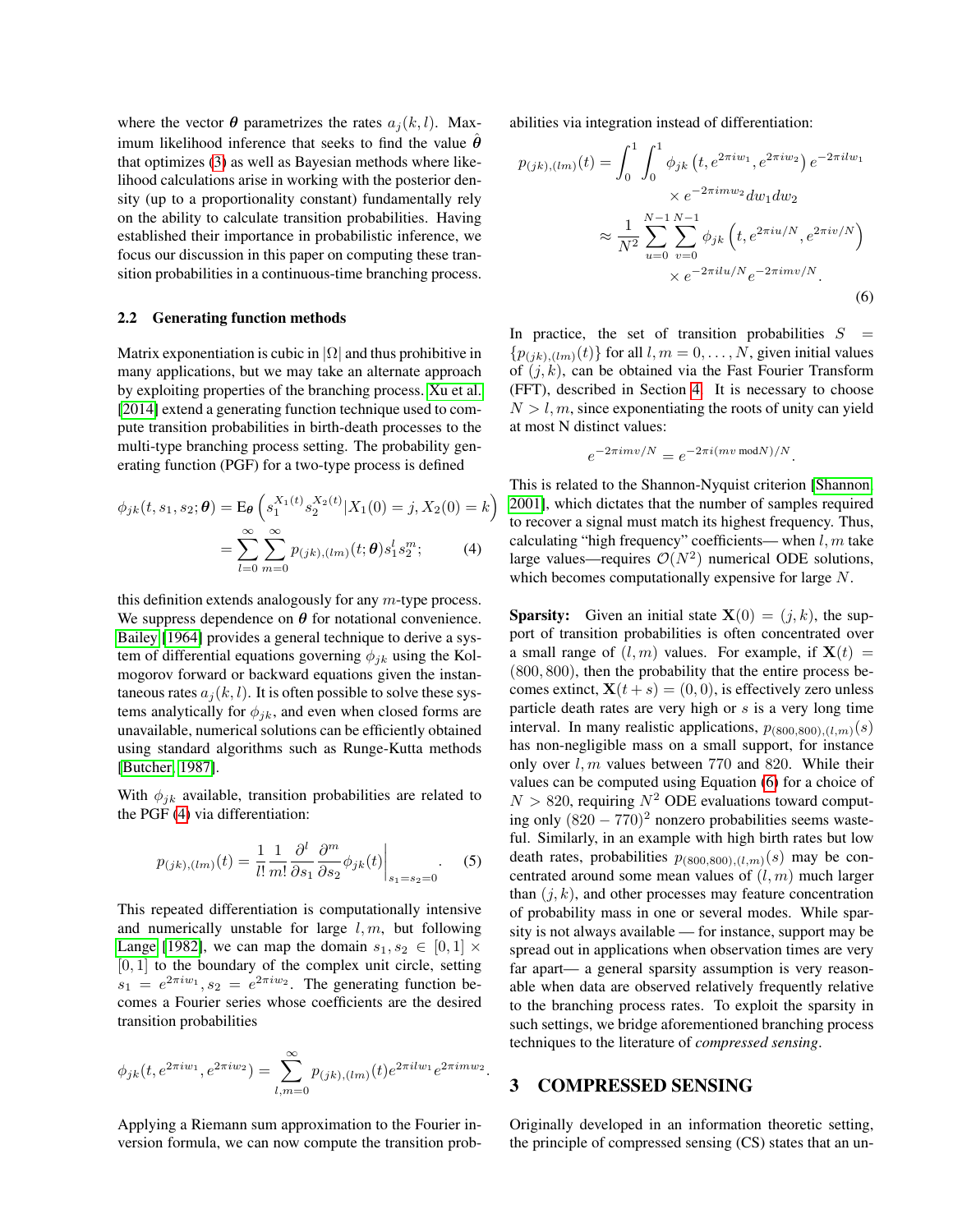known sparse signal can be recovered accurately and often perfectly from significantly fewer samples than dictated by the Shannon-Nyquist rate, at the cost of solving a convex optimization problem [\[Donoho, 2006,](#page-8-8) [Candes, 2006\]](#page-8-9). ` CS is a robust tool to collect high-dimensional sparse data from a low-dimensional set of measurements and has been applied to a plethora of fields, leading to dramatic reductions in the necessary number of measurements, samples, or computations. In our setting, the transition probabilities play the role of a target sparse signal of Fourier coefficients. The data reduction made possible via CS then translates to reducing necessary computations to a much smaller random subsample of PGF evaluations, which play the role of measurements used to recover the signal.

#### <span id="page-3-5"></span>3.1 Overview

In the CS framework, the unknown signal is a vector  $x \in$  $\mathbb{C}^N$  observed through a measurement  $\mathbf{b} = \mathbf{Vx} \in \mathbb{C}^M$ with  $M \ll N$ . Here **V** denotes an  $M \times N$  *measurement matrix* or sensing matrix. Since  $M < N$ , the system is underdetermined and inversion is highly ill-posed—the space of solutions is an infinite affine subspace, but CS theory shows that recovery can be accomplished under certain assumptions by seeking the *sparsest* solution. Let  $\psi$  be an orthonormal basis of  $\mathbb{C}^N$  that allows a *K*-sparse representation of x: that is,  $x = \psi s$  where s is a sparse vector of coefficients such that  $||\mathbf{s}||_0 < K$ . Candès [\[2006\]](#page-8-9) proves that recovery can then be accurately accomplished by finding the sparsest solution

<span id="page-3-1"></span>
$$
\hat{\mathbf{s}} = \underset{\mathbf{s}}{\operatorname{argmin}} \, ||\mathbf{s}||_0 \quad s.t. \quad \mathbf{As} = \mathbf{b} \tag{7}
$$

where  $A = V\psi$  is the composition of the measurement and sparsifying matrices. In practice, this non-convex objective is combinatorially intractable to solve exactly, and is instead solved by proxy via  $\ell_1$ -relaxation, resulting in a convex optimization program. In place of Equation [\(7\)](#page-3-1), we optimize the unconstrained penalized objective

<span id="page-3-2"></span>
$$
\hat{\mathbf{s}} = \underset{\mathbf{s}}{\operatorname{argmin}} \frac{1}{2} ||\mathbf{A}\mathbf{s} - \mathbf{b}||_2^2 + \lambda ||\mathbf{s}||_1,\tag{8}
$$

where  $\lambda$  is a regularization parameter enforcing sparsity of s. The signal x, or equivalently s, can be recovered perfectly using only  $M = CK \log N$  measurements for some constant C when A satisfies the *Restricted Isometry Property* (RIP) [Candès and Tao, 2005, [Cand](#page-8-11)ès, [2008\]](#page-8-11)—briefly, this requires that V and  $\psi$  to be *incoherent* so that rows of V cannot sparsely represent the columns of  $\psi$  and vice versa. Coherence between  $V, \psi$  is defined as

$$
\mu(\mathbf{V}, \boldsymbol{\psi}) = \sqrt{n} \max_{i,j} |\langle \mathbf{V}, \boldsymbol{\psi}_j \rangle|,
$$

and low coherence pairs are desirable. It has been shown that choosing random measurements V satisfies RIP with overwhelming probability [\[Candes, 2008\]](#page-8-11). Further, given `  $\psi$ , it is often possible to choose a known ideal distribution from which to sample elements in V such that V and  $\psi$  are maximally incoherent.

#### 3.2 Higher dimensions

CS theory extends naturally to higher-dimensional signals [Candès, 2006]. In the 2D case which will arise in our ap-plications (Section [5\)](#page-4-0), the sparse solution  $\mathbf{S} \in \mathbb{C}^{N \times N}$  and measurement

<span id="page-3-4"></span>
$$
\mathbf{B} = \mathbf{ASA}^T \in \mathbb{C}^{M \times M} \tag{9}
$$

are matrices rather than vectors, and we solve

<span id="page-3-3"></span>
$$
\hat{\mathbf{S}} = \underset{\mathbf{S}}{\operatorname{argmin}} \frac{1}{2} ||\mathbf{A} \mathbf{S} \mathbf{A}^T - \mathbf{B}||_2^2 + \lambda ||\mathbf{S}||_1. \tag{10}
$$

This can always be equivalently represented in the vectorvalued framework: vectorizing

$$
\text{vec}(\mathbf{S}) = \widetilde{\mathbf{s}} \in \mathbb{C}^{N^2}, \quad \text{vec}(\mathbf{B}) = \widetilde{\mathbf{b}} \in \mathbb{C}^{M^2},
$$

we now seek  $\widetilde{\mathbf{b}} = \widetilde{A}\widetilde{\mathbf{s}}$  as in Equations [\(7\)](#page-3-1), [\(8\)](#page-3-2), where  $\widetilde{A} = A \otimes A$  is the Kronecker product of A with itself. In practice, it can be preferable to solve [\(10\)](#page-3-3), since the number of entries in  $A$  grows rapidly and thus the vectorized problem requires a costly construction of  $\overline{A}$  and can be cumbersome in terms of memory.

### <span id="page-3-0"></span>4 CSGF METHOD

We propose an algorithm that allows for efficient PGF inversion within a compressed sensing framework. We focus our exposition on two-type models: linear complexity in  $|\Omega|$  is less often a bottleneck in single-type problems, and all generating function methods as well as compressed sensing techniques we describe extend to settings with an arbitrary number of particle types.

We wish to compute the transition probabilities  $p_{ik,lm}(t)$ given any  $t > 0$  and  $\mathbf{X}(0) = (j, k)$ . These probabilities can be arranged in a matrix  $\mathbf{S} \in \mathbb{R}^{N \times N}$  with entries

$$
\left\{ \mathbf{S}\right\} _{l,m}=p_{jk,lm}(t).
$$

Without the CS framework, these probabilities are obtained following Equation [\(6\)](#page-2-1) by first computing an equally sized matrix of PGF solutions

<span id="page-3-6"></span>
$$
\widetilde{\mathbf{B}} = \left\{ \phi_{jk} \left( t, e^{\frac{2\pi i v}{N}}, e^{\frac{2\pi i v}{N}} \right) \right\}_{u,v=0}^{N-1} \in \mathbb{C}^{N \times N}.
$$
 (11)

For large N, obtaining  $\widetilde{\mathbf{B}}$  is computationally expensive, and our method seeks to bypass this step. When  $\tilde{B}$  is computed, transition probabilities are then recovered by taking the fast Fourier transform  $S = fft(\tilde{B})$ . To better understand how this fits into the CS framework, we can equivalently write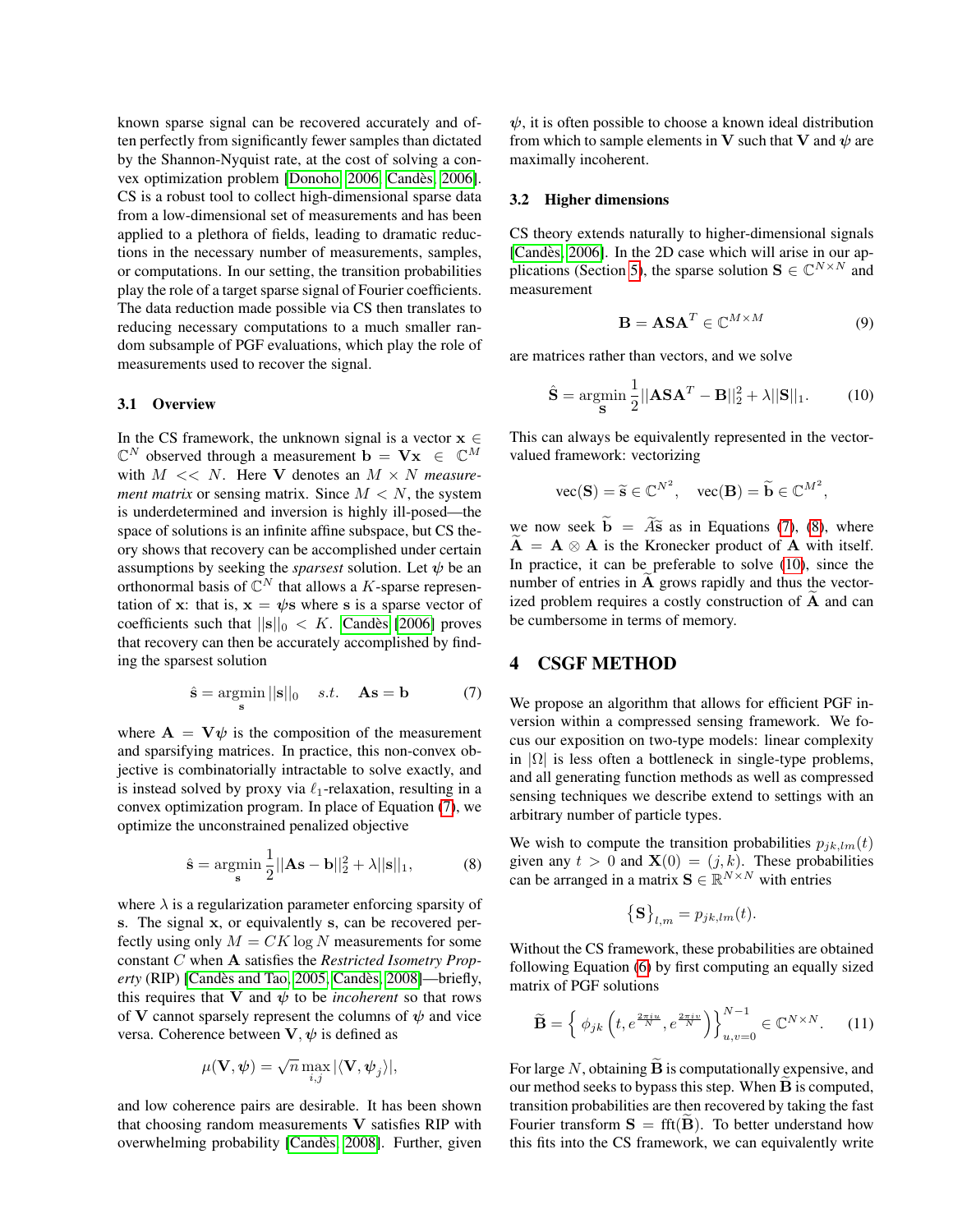the fast Fourier transform in terms of matrix operations  $S =$  $\mathbf{F}\widetilde{\mathbf{B}}\mathbf{F}^T$ , where  $\mathbf{F} \in \mathbb{C}^{N \times N}$  denotes the discrete Fourier transform matrix (see Supplement). Thus, the sparsifying basis  $\psi$  is the Inverse Discrete Fourier Transform (IDFT) matrix  $\psi = \mathbf{F}^*$  given by the conjugate transpose of **F**, and we have  $\widetilde{\mathbf{B}} = \psi \mathbf{S} \psi^T$ .

When the solution matrix S is expected to have a sparse representation, our CSGF method seeks to recover S without computing the full matrix  $\overline{B}$ , instead beginning with a much smaller set of PGF evaluations  $\mathbf{B} \in \mathbb{C}^{M \times \bar{M}}$  corresponding to random entries of  $\overline{B}$  selected uniformly at random. Denoting randomly sampled indices  $\mathcal{I}$ , this smaller matrix is a projection  $\mathbf{B} = \mathbf{ASA}^T$  in the form of Equation [\(9\)](#page-3-4) where  $\mathbf{A} \in \mathbb{C}^{M \times N}$  is obtained by selecting a subset of rows of  $\psi$  corresponding to  $\mathcal I$ . Uniform sampling of rows corresponds to multiplying by a measurement matrix encoding the *spike basis* (or standard basis): formally, this fits into the framework described in Section [3.1](#page-3-5) as  $A = V\psi$ , with measurement matrix rows  $V_i(l) = \delta(j-l)$ . The spike and Fourier bases are known to be *maximally incoherent* in any dimension, so uniformly sampling indices  $\mathcal I$  is optimal in our setting.

Now in the compressed sensing framework, computing the reduced matrix B only requires a logarithmic proportion  $|\mathbf{B}| \propto K \log |\mathbf{B}|$  of PGF evaluations necessary in Equation [\(11\)](#page-3-6). Computing transition probabilities in S is thus reduced to a signal recovery problem, solved by optimizing the objective in Equation [\(10\)](#page-3-3).

#### 4.1 Solving the  $\ell_1$  problem

There has been extensive research on algorithms for solving the  $\ell_1$  regularization objective in Equation [\(8\)](#page-3-2) and related problems [\[Tibshirani, 1996,](#page-9-10) [Beck and Teboulle,](#page-8-12) [2009a\]](#page-8-12). As mentioned previously, vectorizing the problem so that it can be represented in the form [\(8\)](#page-3-2) requires wasteful extra memory; instead we choose to solve the objective in Equation [\(10\)](#page-3-3) using a *proximal gradient descent* (PGD) algorithm.

PGD is useful for solving minimization problems with objective of the form  $f(x) = g(x) + h(x)$  with g convex and differentiable, and  $h$  convex but not necessarily differentiable. Letting

$$
g(\mathbf{S}) = \frac{1}{2} ||\mathbf{ASA}^T - \mathbf{B}||_2^2, \quad h(\mathbf{S}) = \lambda ||\mathbf{S}||_1,
$$

we see that Equation [\(10\)](#page-3-3) satisfies these conditions. A form of generalized gradient descent, PGD iterates toward a solution with

$$
x_{k+1} = \underset{z}{\text{argmin}} [g(x_k) + \nabla g(x_k)^T (z - x_k) \qquad (12)
$$

$$
+ \frac{1}{2L_k} ||z - x_k||_2^2 + h(z)],
$$

where  $L_k$  is a step size that is either fixed or determined via line-search. This minimization has known closed-form solution

$$
x_{k+1} = \text{softh}(x_k - L_k \nabla g(x_k), L_k \lambda), \tag{13}
$$

where softh is the soft-thresholding operator

$$
[softh(x, \alpha)]_i = sgn(x_i) \max(|x_i| - \alpha, 0). \tag{14}
$$

This results in an *iterative soft-thresholding algorithm* that solves the convex problem [\(10\)](#page-3-3) with rate of convergence  $\mathcal{O}(1/k)$  when  $L_k$  is fixed. The softh() operation is simple and computationally negligible, so that the main computational cost is in evaluating  $\nabla g(x_k)$ . We derive a closed form expression for the gradient in our setting:

<span id="page-4-1"></span>
$$
\nabla g(\mathbf{S}) = -\mathbf{A}^*(\mathbf{B} - \mathbf{ASA}^T)\overline{\mathbf{A}},\tag{15}
$$

where  $\overline{A}$ ,  $A^*$  denote complex conjugate and conjugate transpose of A respectively. In practice, the inner term  $\mathbf{ASA}^T$  is obtained as a subset of the inverse fast Fourier transform of S rather than by explicit matrix multiplication. The computational effort in computing  $\nabla q(\mathbf{S})$  therefore involves only the two outer matrix multiplications.

We implement a fast variant of PGD using momentum terms [\[Beck and Teboulle, 2009b\]](#page-8-13) based on an algorithm introduced by Nesterov, and select step sizes  $L_k$  via a simple line-search subroutine [\[Beck and Teboulle, 2009a\]](#page-8-12). The accelerated version includes an *extrapolation step*, where the soft-thresholding operator is applied to a momentum term

$$
y_{k+1} = x_k + \omega_k (x_k - x_{k-1})
$$

rather than to  $x_k$ ; here  $\omega_k$  is an extrapolation parameter for the momentum term. Remarkably, the accelerated method still only requires one gradient evaluation at each step as  $y_{k+1}$  is a simple linear combination of previously computed points, and has been proven to achieve the optimal worst-case rate of convergence  $\mathcal{O}(1/k^2)$  among first order methods [\[Nesterov, 1983\]](#page-9-11). Similarly, the line-search procedure involves evaluating a bound that also only requires one evaluation of  $\nabla g$  (see Supplement for further implementation details).

Algorithm [1](#page-5-0) provides a summary of the CSGF method in pseudocode.

# <span id="page-4-0"></span>5 EXAMPLES

We will examine the performance of CSGF in two applications: a stochastic two-compartment model used in statistical studies of *hematopoiesis*, the process of blood cell production, and a birth-death-shift model that has been used to study the evolution of *transposons*, mobile genetic elements.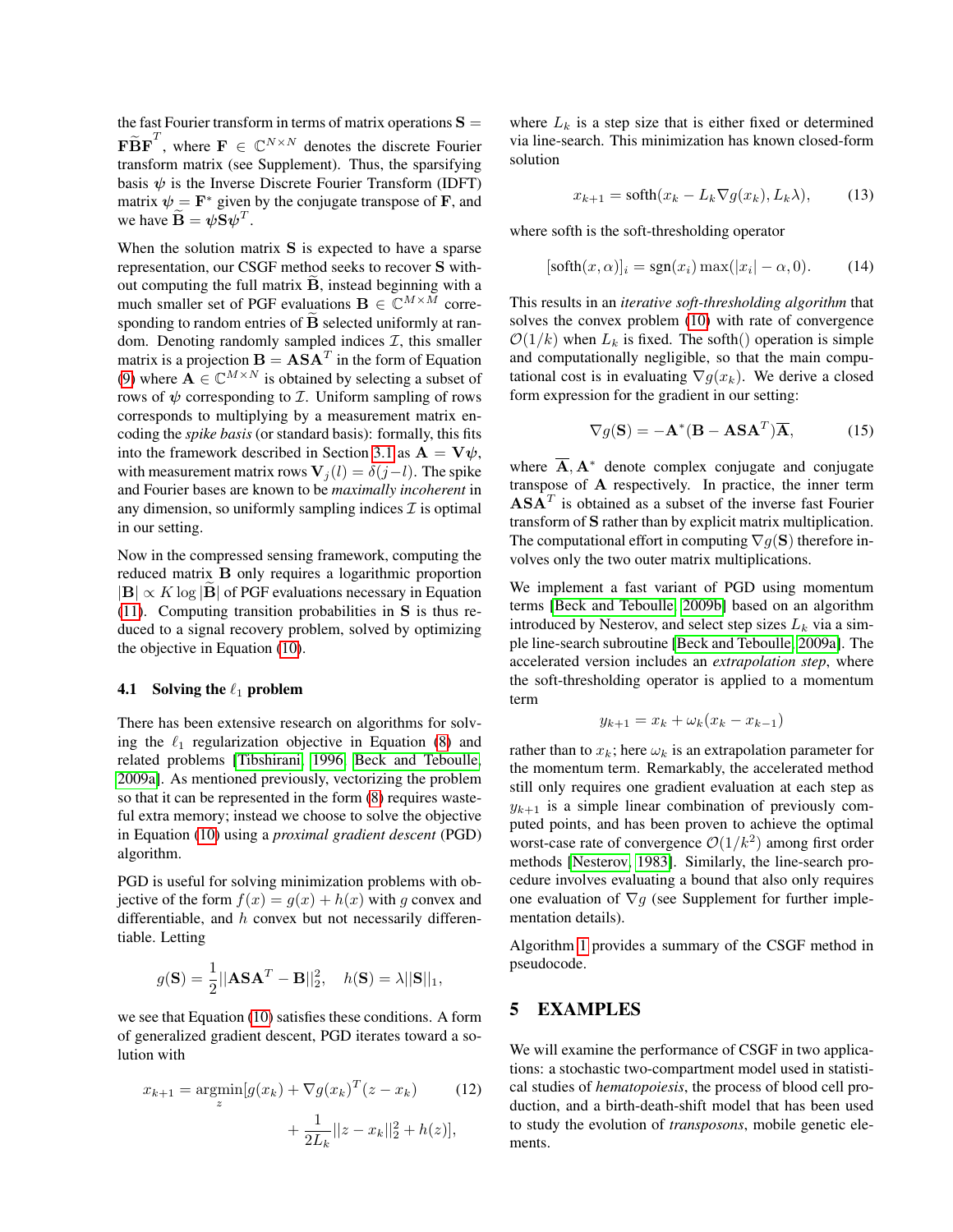Algorithm 1 CSGF algorithm.

- <span id="page-5-0"></span>1: **Input:** initial sizes  $X_1 = j, X_2 = k$ , time interval t, branching rates  $\theta$ , signal size  $N > j, k$ , measurement size M, penalization constant  $\lambda > 0$ , line-search parameters  $L, c$ .
- 2: Uniformly sample M indices  $\mathcal{I} \subset [0, \ldots N-1] / N$
- 3: Compute  $\mathbf{B} = \left\{ \phi_{jk}(t, e^{2\pi i u/N}, e^{2\pi i v/N}) \right\}_{u,v \in \mathcal{I} \times \mathcal{I}}$
- 4: Define  $\mathbf{A} = \psi_{\mathcal{I}}$ , the *I* rows of IDFT matrix  $\psi$
- 5: Initialize:  $S_1 = Y_1 = 0$
- 6: for  $k = 1, 2, \ldots, \{ \text{max iterations} \}$  do
- 7: Choose  $L_k = \text{line-search}(L, c, \mathbf{Y}_k)$
- 8: Update extrapolation parameter  $\omega_k = \frac{k}{k+3}$

9: Update momentum 
$$
\mathbf{Y}_{k+1} = \mathbf{S}_k + \omega_k (\mathbf{S}_k - \mathbf{S}_{k-1})
$$

10: Compute  $\nabla g(\mathbf{Y}_{k+1})$  according to [\(15\)](#page-4-1)

11: Update 
$$
S_{k+1}
$$
 = softh( $S_k - L_k \nabla g(\mathbf{Y}_{k+1}), L_k \lambda$ )

- 12: end for
- 13: **return**  $\hat{\mathbf{S}} = \mathbf{S}_{k+1}$

#### 5.1 Two-compartment hematopoiesis model

Hematopoiesis is the process in which self-sustaining primitive hematopoietic stem cells (HSCs) specialize, or *differentiate*, into progenitor cells, which further specialize to eventually produce mature blood cells. In addition to far-reaching clinical implications — stem cell transplantation is a mainstay of cancer therapy — understanding hematopoietic dynamics is biologically interesting, and provides critical insights of general relevance to other areas of stem cell biology [\[Orkin and Zon, 2008\]](#page-9-12). The stochastic model, depicted in Figure [1,](#page-5-1) has enabled estimation of hematopoietic rates in mammals from data in several studies [\[Catlin et al., 2001,](#page-8-14) [Golinelli et al., 2006,](#page-8-1) [Fong et al.,](#page-8-15) [2009\]](#page-8-15). Without the ability to compute transition probabilities, an estimating equation approach by [Catlin et al.](#page-8-14) [\[2001\]](#page-8-14) is statistically inefficient, resulting in uncertain estimated parameters with very wide confidence intervals. Nonetheless, biologically sensible rates are inferred. [Golinelli et al.](#page-8-1) [\[2006\]](#page-8-1) observe that transition probabilities are unknown for a linear birth-death process (compartment 1) coupled with an inhomogeneous immigration-death process (compartment 2), motivating their computationally intensive reversible jump MCMC implementation.

However, we can equivalently view the model as a two-type branching process. Under such a representation, it becomes possible to compute transition probabilities via Equation [\(6\)](#page-2-1). The type one particle population  $X_1$  corresponds to hematopoietic stem cells (HSCs), and  $X_2$  represents progenitor cells. With parameters as denoted in Figure [1,](#page-5-1) the nonzero instantaneous rates defining the process are

$$
a_1(2,0) = \rho, \quad a_1(0,1) = \nu, \quad a_1(1,0) = -(\rho + \nu),
$$
  
\n $a_2(0,0) = \mu, \quad a_2(0,1) = -\mu.$  (16)

Having newly formulated the model as a two-type branch-



<span id="page-5-1"></span>Figure 1: HSCs can self-renew, producing new HSCs at rate  $\rho$ , or differentiate into progenitor cells at rate ν. Further progenitor differentiation is modeled by rate  $\mu$ .

ing process, we derive solutions for its PGF, defined in Equation [\(4\)](#page-2-0), with details in the Supplement:

Proposition 5.1 *The generating function for the two-type* model described in [\(16\)](#page-5-2) is given by  $\phi_{jk} = \phi_{1,0}^j \phi_{0,1}^k$ , where

<span id="page-5-3"></span>
$$
\begin{cases}\n\phi_{0,1}(t,s_1,s_2) = 1 + (s_2 - 1)e^{-\mu t} \\
\frac{d}{dt}\phi_{1,0}(t,s_1,s_2) = \rho \phi_{1,0}^2(t,s_1,s_2) - (\rho + \nu)\phi_{1,0}(t,s_1,s_2) \\
+ \nu \phi_{0,1}(t,s_1,s_2).\n\end{cases}
$$
\n(17)

We see that  $\phi_{0,1}$  has closed form solution so that evaluating  $\phi_{jk}$  only requires solving one ODE numerically, and with the ability to compute  $\phi_{jk}$ , we may obtain transition probabilities using Equation [\(6\)](#page-2-1). In this application, cell populations can easily reach thousands, motivating the CSGF approach to accelerate transition probability computations.

#### 5.2 Birth-death-shift model for transposons

Our second application examines the birth-death-shift (BDS) process proposed by [Rosenberg et al.](#page-9-1) [\[2003\]](#page-9-1) to model evolutionary dynamics of transposable elements or *transposons*, genomic mobile sequence elements. Each transposon can (1) duplicate, with the new copy moving to a new genomic location; (2) shift to a different location; or (3) be removed and lost from the genome, independently of all other transposons. These respective birth, shift, and death events occur at per-particle instantaneous rates  $\beta$ ,  $\sigma$ ,  $\delta$ , with overall rates proportional to the total number of transposons. Transposons thus evolve according to a linear *birth-death-shift* Markov process in continuous time. In practice, genotyping technologies allow for this process to be discretely monitored, necessitating computation of finite-time transition probabilities.

<span id="page-5-2"></span>[Rosenberg et al.](#page-9-1) [\[2003\]](#page-9-1) estimate evolutionary rates of the IS*6110* transposon in the *Mycobacterium tuberculosis* genome from a San Francisco community study dataset [\[Cattamanchi et al., 2006\]](#page-8-16). Without transition probabilities, the authors maximize an approximate likelihood by assuming at most one event occurs per observation interval, a rigid assumption that severely limits the range of applications. [Doss et al.](#page-8-5) [\[2013\]](#page-8-5) revisit their application, inferring similar rates of IS*6110* evolution using a one-dimensional birth-death model that ignores shift events. [Xu et al.](#page-9-6) [\[2014\]](#page-9-6) show that the BDS model over any finite observation interval can be modeled as a two-type branching process, where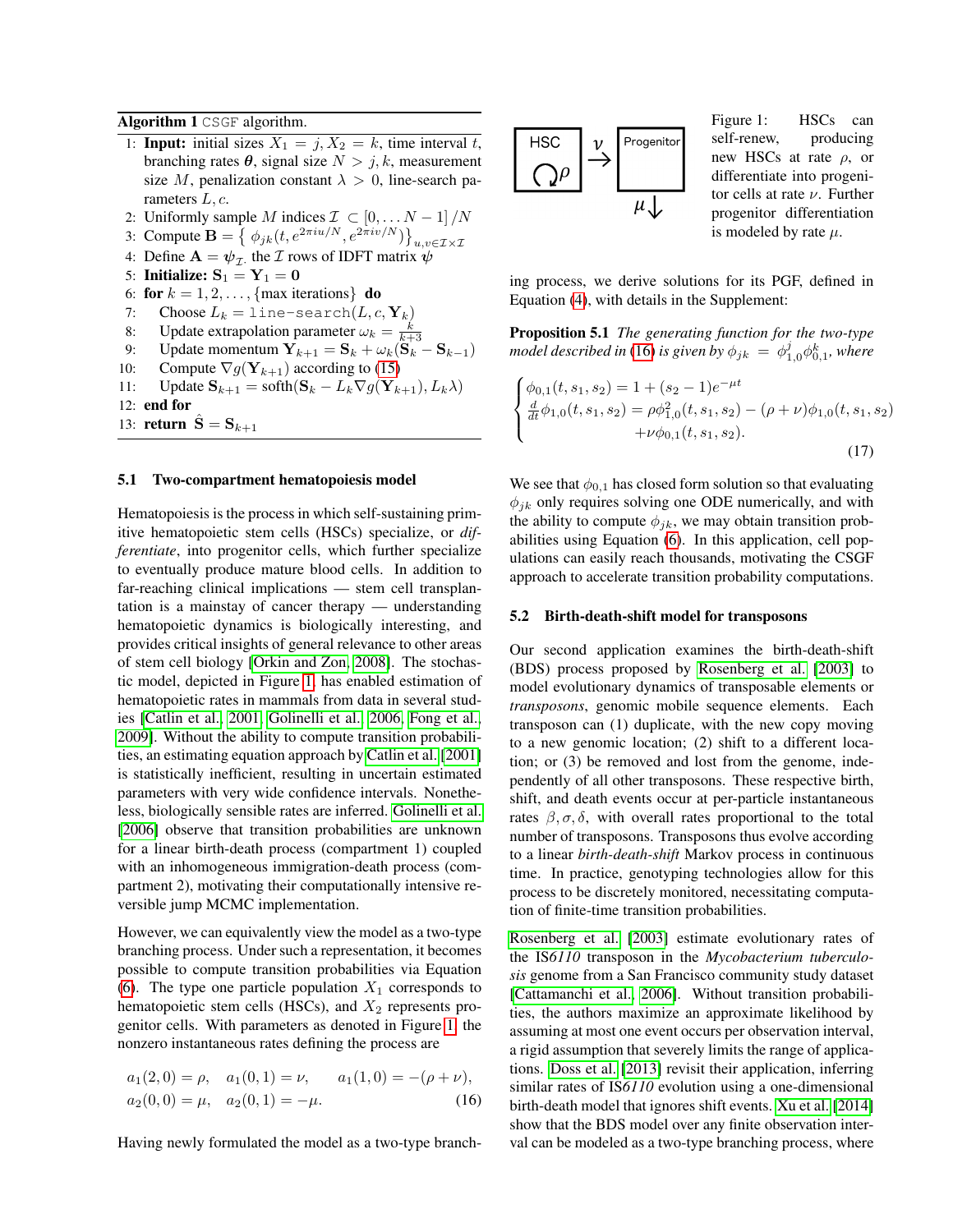

<span id="page-6-0"></span>Figure 2: Illustrative example of recovered transition probabilities in hematopoiesis model described in Section [5.](#page-4-0) Beginning with 15 HSCs and 5 progenitors over a time period of one week, the CSGF solution  $\hat{S}$  =  $\{\hat{p}_{(15,5),(j,k)}(1)\}, j,k = 0, \ldots, 31$ , perfectly recovers transition probabilities S, using fewer than half the measurements.

 $X_1$  denotes the number of initially occupied genomic locations and  $X_2$  denotes the number of newly occupied locations (see figure in Supplement). In this representation, full dynamics of the BDS model can be captured, and generating function techniques admit transition probabilities, leading to rate estimation via MLE and EM algorithms. Transposon counts in the tuberculosis dataset are low, so that Equation [\(6\)](#page-2-1) can be computed easily, but their method does not scale well to applications with high counts in the data.

The nonzero rates defining the two-type branching process representation of the BDS model are given by

$$
a_1(1, 1) = \beta, \qquad a_1(0, 1) = \sigma, \quad a_1(0, 0) = \delta,
$$
  
\n
$$
a_1(1, 0) = -(\beta + \sigma + \delta), \quad a_2(0, 2) = \beta,
$$
  
\n
$$
a_2(0, 1) = -(\beta + \delta), \qquad a_2(0, 0) = \delta.
$$
 (18)

and its PGF is governed by the following system derived in [\[Xu et al., 2014\]](#page-9-6):

<span id="page-6-1"></span>
$$
\begin{cases}\n\phi_{0,1}(t,s_1,s_2) = 1 + \left[\frac{\beta}{\delta - \beta} + \left(\frac{1}{s_2 - 1} + \frac{\beta}{\beta - \delta}\right)e^{(\delta - \beta)t}\right]^{-1} \\
\frac{d}{dt}\phi_{1,0}(t,s_1,s_2) = \beta\phi_{1,0}\phi_2 + \sigma\phi_{0,1} + \delta - (\beta + \sigma + \delta)s_1, \\
(19)\n\end{cases}
$$

again with  $\phi_{jk} = \phi_{1,0}^j \phi_{0,1}^k$  by particle independence.

#### 5.3 Results

To compare the performance of CSGF to the computation of Equation [\(6\)](#page-2-1) without considering sparsity, we first compute sets of transition probabilities S of the hematopoiesis model using the full set of PGF solution measurements  $B$ as described in Equation [\(11\)](#page-3-6). These "true signals" are compared to the signals computed using CSGF  $\hat{S}$ , recovered using only a random subset of measurements B following Algorithm [1.](#page-5-0) Figure [2](#page-6-0) provides an illustrative example with small cell populations for visual clarity— we see that the support of transition probabilities is concentrated (sparse), and the set of recovered probabilities  $\hat{S}$  is visually identical to the true signal.

In each of the aforementioned applications, we calculate transition probabilities  $S \in \mathbb{R}^{N \times N}$  for maximum populations  $N = 2^7, 2^8, \ldots 2^{12}$ , given rate parameters  $\theta$ , initial population  $X(0)$ , and time intervals t. Each computation of S requires  $N^2$  numerical evaluations of the ODE systems [\(17\)](#page-5-3), [\(19\)](#page-6-1). For each value of  $N$ , we repeat this procedure beginning with ten randomly chosen sets of initial populations  $X(0)$  each with total size less than N. We compare the recovered signals  $\hat{S}$  computed using CSGF to true signals S, and report median runtimes and measures of accuracy over the ten trials, with details in the following sections.



<span id="page-6-2"></span>Figure 3: Randomly selected probabilities and largest probabilities recovered using CSGF are nearly identical to their true values. Probabilities displayed here correspond to a randomly selected BDS model trial with N=512; transition probabilities  $\hat{S}$  via CSGF are recovered from a sample B requiring fewer than 2% of ODE computations used to compute  $S = fft(B)$ .

**Parameter** settings: In the hematopoiesis example, we set per-week branching rates  $\theta_{\text{hema}} = (0.125, 0.104, 0.147)$  and observation time  $t = 1$  week based on biologically sensible rates and observation time scales of data from previous studies of hematopoiesis in mammals [\[Catlin et al., 2001,](#page-8-14) [Golinelli](#page-8-1) [et al., 2006,](#page-8-1) [Fong et al., 2009\]](#page-8-15). For the BDS application, we set per-year event rates  $\theta_{\text{bds}} = (0.0156, 0.00426, 0.0187)$ estimated in [\[Xu et al., 2014\]](#page-9-6), and  $t = 0.35$  years, the average length between observations in the San Francisco tuberculosis dataset [\[Cattamanchi et al., 2006\]](#page-8-16).

In each case, we computed  $M^2 = 3K \log N^2$  total random measurements to obtain B for CSGF, and we set the regu-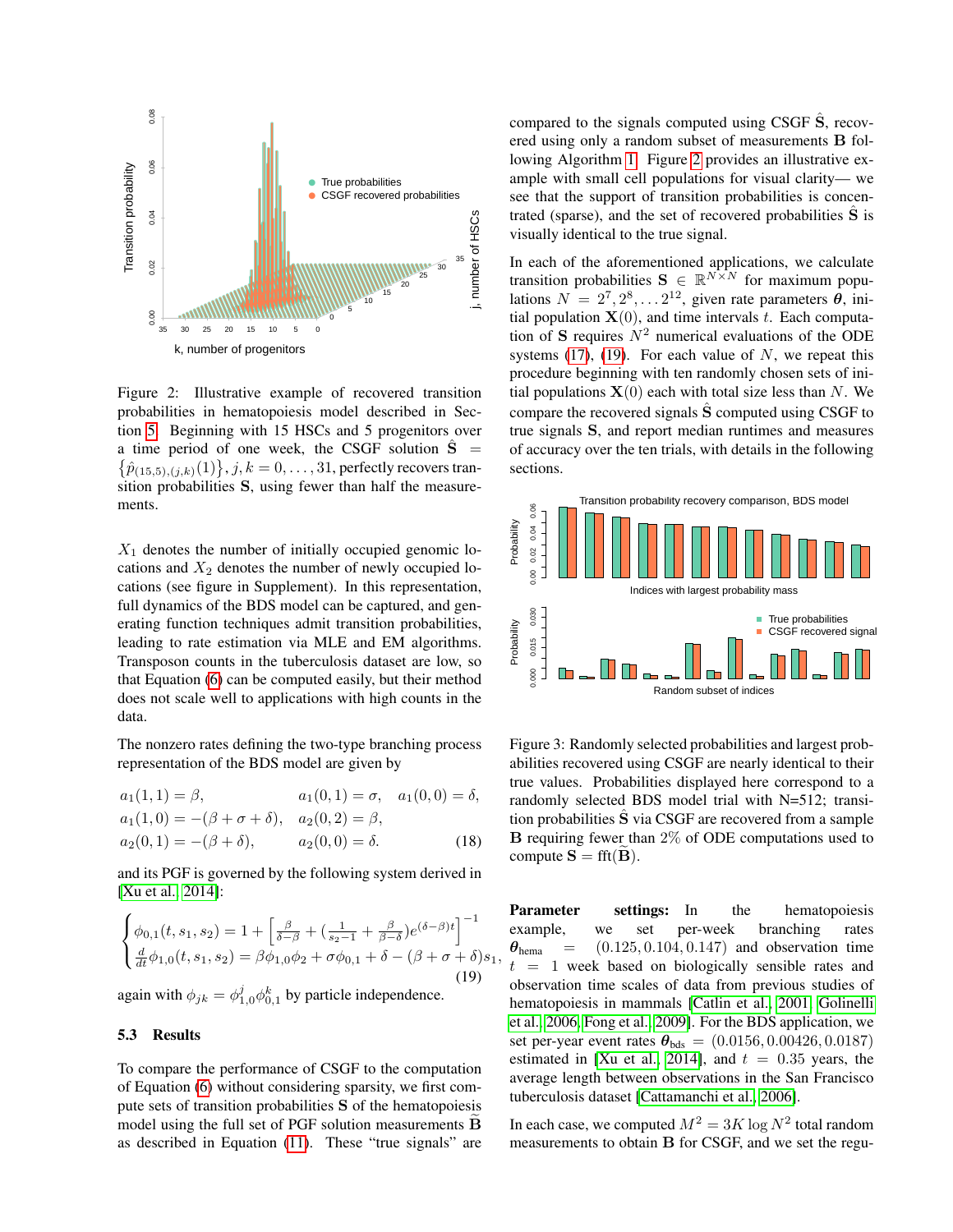<span id="page-7-0"></span>Table 1: Runtimes and error, hematopoiesis model. The third column reports total runtime of the generating function approach without using sparsity. Total runtimes using CSGF are the sum of the runtime for computing the subset of ODE solutions (fourth column) and runtime for PGD.

|                |     | Time (sec),                                          | Time (sec),                              | Time (sec), | $\varepsilon_{\text{max}} =$                 | $\varepsilon_{rel} =$                   |
|----------------|-----|------------------------------------------------------|------------------------------------------|-------------|----------------------------------------------|-----------------------------------------|
| $\overline{N}$ | М   | $\widetilde{\mathbf{B}} \in \mathbb{C}^{N \times N}$ | $\mathbf{B} \in \mathbb{C}^{M \times M}$ | PGD         | $ \hat{p}_{ij,kl} - p_{ij,kl} _{\text{max}}$ | $\varepsilon_{\max}/ p_{ij,kl} _{\max}$ |
| 128            | 43  | 108.6                                                | 9.3                                      | 0.64        | $9.41 \times 10^{-4}$                        | $2.25 \times 10^{-2}$                   |
| 256            | 65  | 368.9                                                | 22.1                                     | 2.1         | $9.44 \times 10^{-4}$                        | $4.73 \times 10^{-2}$                   |
| 512            | 99  | 922.1                                                | 44.8                                     | 8.5         | $3.23 \times 10^{-4}$                        | $3.60 \times 10^{-2}$                   |
| 1024           | 147 | 5740.1                                               | 118.1                                    | 41.9        | $2.27 \times 10^{-4}$                        | $5.01 \times 10^{-2}$                   |
| 2048           | 217 | 12754.8                                              | 145.0                                    | 390.0       | $1.29 \times 10^{-4}$                        | $5.10 \times 10^{-2}$                   |
| 4096           | 322 | 58797.3                                              | 310.7                                    | 2920.3      | $9.43 \times 10^{-5}$                        | $6.13 \times 10^{-2}$                   |

<span id="page-7-1"></span>

|                |     | Time (sec),                                          | Time (sec),                              | Time (sec), | $\varepsilon_{\text{max}} =$               | $\varepsilon_{\rm rel} =$               |  |  |  |  |
|----------------|-----|------------------------------------------------------|------------------------------------------|-------------|--------------------------------------------|-----------------------------------------|--|--|--|--|
| $\overline{N}$ | М   | $\widetilde{\mathbf{B}} \in \mathbb{C}^{N \times N}$ | $\mathbf{B} \in \mathbb{C}^{M \times M}$ | <b>PGD</b>  | $ \hat{p}_{ij,kl}-p_{ij,kl} _{\text{max}}$ | $\varepsilon_{\max}/ p_{ij,kl} _{\max}$ |  |  |  |  |
| 128            | 25  | 39.7                                                 | 2.3                                      | 1.0         | $5.27 \times 10^{-3}$                      | $2.77 \times 10^{-2}$                   |  |  |  |  |
| 256            | 33  | 150.2                                                | 3.8                                      | 7.8         | $4.86 \times 10^{-3}$                      | $4.71 \times 10^{-2}$                   |  |  |  |  |
| 512            | 45  | 895.8                                                | 7.8                                      | 25.3        | $2.71 \times 10^{-3}$                      | $4.68 \times 10^{-2}$                   |  |  |  |  |
| 1024           | 68  | 2508.9                                               | 18.6                                     | 58.2        | $1.41 \times 10^{-3}$                      | $5.12 \times 10^{-2}$                   |  |  |  |  |
| 2048           | 101 | 9788.3                                               | 26.1                                     | 528.3       | $8.10 \times 10^{-4}$                      | $4.81 \times 10^{-2}$                   |  |  |  |  |
| 4096           | 150 | 40732.7                                              | 57.4                                     | 2234.7      | $4.01 \times 10^{-4}$                      | $5.32 \times 10^{-2}$                   |  |  |  |  |

Table 2: Runtimes and error, birth-death-shift model.

larization parameters  $\lambda_{\text{hsc}} = \sqrt{\log M}$ ,  $\lambda_{\text{bds}} = \log M$ , with more regularization in the BDS application as lower rates and a shorter observation interval leads us to expect more sparsity. While careful case-by-case tuning to choose  $\lambda$ , M would lead to optimal results, we set them in this simple manner across *all* trials to demonstrate a degree of robustness, still yielding promising performance results. In practice one may apply standard cross-validation procedures to select  $\lambda$ , M, and because the target solution is a set of transition probabilities, checking that entries in the recovered solution S sum close to 1 offers a simpler available heuristic. Finally, though one may expedite convergence of PGD by supplying an informed initial guess with positive values near values  $X(0)$  in practice, we initialize PGD with an uninformative initial value  $S_1 = 0$  in all cases.

Accuracy: In both models and for all values of  $N$ , each signal was reconstructed very accurately. Errors are reported in Tables [1](#page-7-0) and [2](#page-7-1) for the hematopoiesis and BDS models respectively. Maximum absolute errors for each CSGF recovery

$$
\varepsilon_{\max} = \max_{kl} |\{\hat{\mathbf{S}}\}_{kl} - {\mathbf{S}}_{kl}| = \max_{kl} |\hat{p}_{ij,kl}(t) - p_{ij,kl}(t)|
$$

are on the order of  $10^{-3}$  at worst. Because  $\varepsilon_{\text{max}}$  is typically attained at large probabilities, we include the maximum absolute error relative to the largest transition probability

$$
\varepsilon_{\rm rel} = \frac{\varepsilon_{\max}}{\max_{kl} \left\{ S \right\}_{kl}},
$$

providing a more conservative measure of accuracy. We still see that  $\varepsilon_{rel}$  is on the order of  $10^{-2}$  in all cases. Additional analysis and discussion of accuracy in terms of relative error are included in the Supplement, although the measures here arguably give more insight to the performance of our algorithm. Visually, the accuracy of CSGF is stark: Figure [3](#page-6-2) provides a side-by-side comparison of randomly selected transition probabilities recovered in the BDS model for  $N = 2^9$ .

Running Times: Tables [1](#page-7-0) and [2](#page-7-1) show dramatic improvements in runtime using CSGF, reducing the number of ODE computations logarithmically. For instance, with  $N = 4096$ , we see the time spent on PGF evaluations necessary for CSGF is less than 0.1% of the time required to compute S in the BDS model, and around 0.5% of computational cost in the less sparse hematopoiesis application. Including the time required for solving Equation [\(10\)](#page-3-3) via PGD, we see that computing  $\hat{S}$  using CSGF reduces runtime by two orders of magnitude, requiring less than 6% of total computational time spent toward computing S in the worst case. We remark that ODE solutions are computed using a C implementation of efficient solvers via package deSolve, while we employ a naive R implementation of PGD. We emphasize the logarithmic reduction in required numerical ODE solutions; an optimized implementation of PGD reducing R overhead will yield further real-time efficiency gains.

# 6 DISCUSSION

We have presented a novel adaptation of recent generating function techniques to compute branching process transi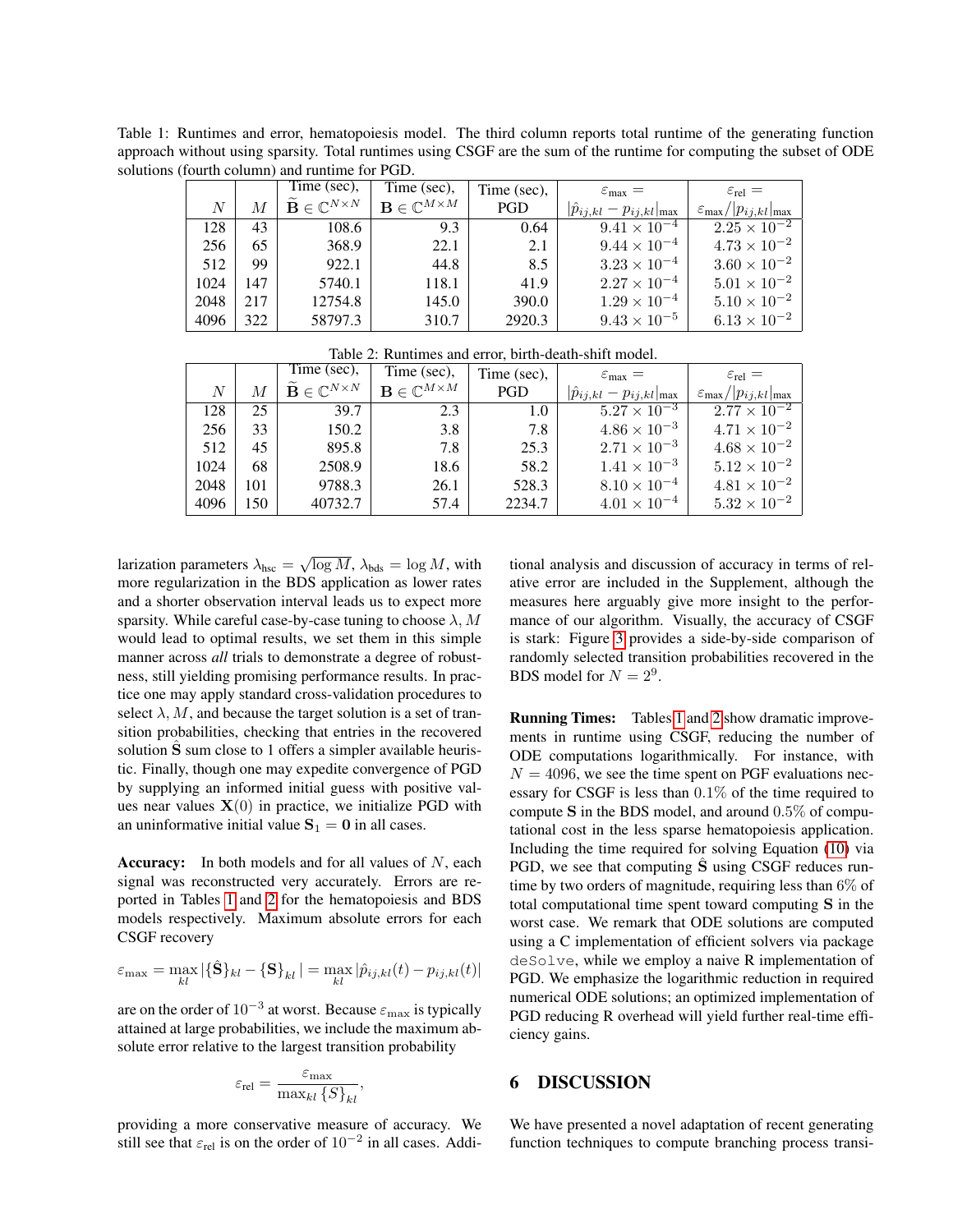tion probabilities within the compressed sensing paradigm. While generating function approaches bypass costly matrix exponentiation and simulation-based techniques by exploiting mathematical properties in the branching structure, our contribution now makes these techniques scalable by additionally harnessing the available sparsity structure. We show that when sparsity is present in the set of transition probabilities, computational cost can be reduced up to a logarithmic factor over existing methods. Note that sparsity is the *only* additional assumption necessary to apply our CSGF method—no prior knowledge about where transition probabilities have support is necessary. Further, while our algorithm uses proximal gradient descent to solve the resulting constrained optimization problem, the framework we propose is very general, and users may choose among many standard optimization techniques to best suit their application.

Many real-world applications of branching process modeling feature such sparsity, and we have seen that CSGF achieves accurate results with significant efficiency gains in two such examples with realistic parameter settings from the scientific literature. Transition probabilities are often important, interpretable quantities in their own right, and are necessary within any likelihood-based probabilistic framework for partially observed CTMCs. Their tractability using CSGF opens doors to applying Bayesian and frequentist tools alike to settings in which such methods were previously infeasible. Finally, we note that other statistically relevant quantities such as expectations of particle dwell times and restricted moments can be computed using similar generating function techniques [\[Minin and](#page-9-13) [Suchard, 2008\]](#page-9-13), and the CSGF framework applies analogously when sparsity is present.

Acknowledgements We thank Alan Mackey, Hari Narayanan, and Noah Simon for helpful discussions and guidance. VNM was supported by NIH grants R01- AI107034 and U54-GM111274. JX was supported by an NDSEG fellowship.

# References

- <span id="page-8-4"></span>C Andrieu, A Doucet, and R Holenstein. Particle Markov chain Monte Carlo methods. Journal of the Royal Statistical Society: Series B (Statistical Methodology), 72(3):269–342, 2010.
- <span id="page-8-6"></span>NTJ Bailey. The Elements of Stochastic Processes; with Applications to the Natural Sciences. New York: Wiley, 1964.
- <span id="page-8-12"></span>A Beck and M Teboulle. Gradient-based algorithms with applications to signal recovery. In Palomar DP and Eldar YC, editors, Convex Optimization in Signal Processing and Communications. Cambridge University Press, Cambridge, UK, 2009a.
- <span id="page-8-13"></span>A Beck and M Teboulle. A fast iterative shrinkagethresholding algorithm for linear inverse problems. SIAM Journal on Imaging Sciences, 2(1):183–202, 2009b.
- <span id="page-8-7"></span>JC Butcher. The Numerical Analysis of Ordinary Differential Equations: Runge-Kutta and General Linear Methods. Wiley-Interscience, 1987.
- <span id="page-8-9"></span>EJ Candès. Compressive sampling. In Proceedings of the International Congress of Mathematicians: Madrid, August 22-30, 2006: invited lectures, pages 1433–1452, 2006.
- <span id="page-8-11"></span>EJ Candès. The restricted isometry property and its implications for compressed sensing. Comptes Rendus Mathematique, 346(9):589–592, 2008.
- <span id="page-8-10"></span>EJ Candès and T Tao. Decoding by linear programming. IEEE Transactions on Information Theory, 51 (12):4203–4215, 2005.
- <span id="page-8-14"></span>SN Catlin, JL Abkowitz, and P Guttorp. Statistical inference in a two-compartment model for hematopoiesis. Biometrics, 57(2):546–553, 2001.
- <span id="page-8-16"></span>A Cattamanchi, PC Hopewell, LC Gonzalez, DH Osmond, L Masae Kawamura, CL Daley, and RM Jasmer. A 13-year molecular epidemiological analysis of tuberculosis in San Francisco. The International Journal of Tuberculosis and Lung Disease, 10(3):297–304, 2006.
- <span id="page-8-0"></span>FW Crawford, VN Minin, and MA Suchard. Estimation for general birth-death processes. Journal of the American Statistical Association, 109(506):730–747, 2014.
- <span id="page-8-8"></span>DL Donoho. Compressed sensing. IEEE Transactions on Information Theory, 52(4):1289–1306, 2006.
- <span id="page-8-5"></span>CR Doss, Ma Suchard, I Holmes, MM Kato-Maeda, and VN Minin. Fitting birth–death processes to panel data with applications to bacterial DNA fingerprinting. The Annals of Applied Statistics, 7(4):2315–2335, 2013.
- <span id="page-8-3"></span>A Doucet, S Godsill, and C Andrieu. On sequential Monte Carlo sampling methods for Bayesian filtering. Statistics and computing, 10(3):197–208, 2000.
- <span id="page-8-2"></span>T El-Hay, N Friedman, D Koller, and R Kupferman. Continuous time Markov networks. In Proceedings of the Twenty-second Conference on Uncertainty in AI (UAI), Boston, Massachussetts, July 2006.
- <span id="page-8-15"></span>Y Fong, P Guttorp, and J Abkowitz. Bayesian inference and model choice in a hidden stochastic twocompartment model of hematopoietic stem cell fate decisions. The Annals of Applied Statistics, 3(4):1695– 1709, 12 2009.
- <span id="page-8-1"></span>D Golinelli, P Guttorp, and JA Abkowitz. Bayesian inference in a hidden stochastic two-compartment model for feline hematopoiesis. Mathematical Medicine and Biology, 23(3):153–172, 2006.